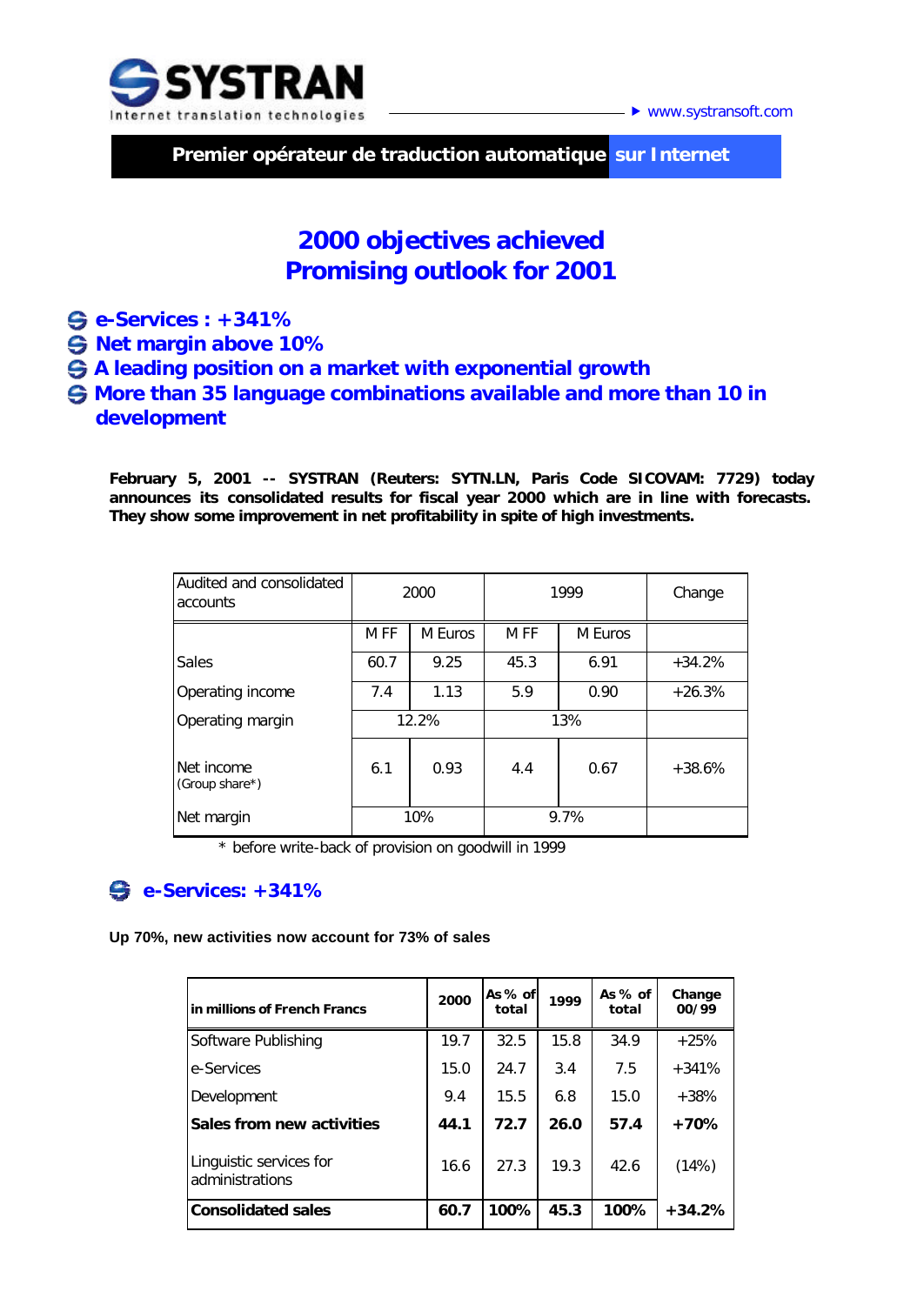

SYSTRAN's technology allows for the processing of multilingual information in real time which are integrated in complex professional architectures.

Numerous applications such as the edition of technical documentation or localization of web sites and services use "SYSTRAN's automatic localization" which are adapted to process large volumes of digital contents in real time.

In 2000, SYSTRAN signed new contracts with Portals such as AOL, Compuserve or Lycos which make it more even present on Internet. SYSTRAN has become the standard for automatic translation on this new media.

SYSTRAN also supplied PriceWaterhouseCoopers, Ford, Autodesk with specialized automatic translation solutions. It also delivered intranet versions to France Télécom, Honeywell, Dow Corning,…

## **Net margin above 10%**

#### **Net income increases by 39% and accounts for 10% of sales**

SYSTRAN expanded its network of distributors and VAR's in Europe and in Asia/ Pacific. Costs incurred for « sales and marketing » remain stable at 16 % of sales.

Research and Development was 10 % of sales, against 9% in 1999.

A negative extraordinary result of 1.3 millions of French Francs was recorded, taking into account restructuring charges of 4.2 millions of French Francs.

## **A leading position on a worldwide market with exponential growth An aggressive strategy relying on an installed base of thousands of regular users**

The volume generated by the services offered by SYTRAN – more than 4 million pages translated everyday – shows the growing interest in automatic translation which thus becomes unavoidable to handle the explosion of volumes of multilingual documents.

The number of users of SYSTRAN's main stream services is growing everyday and offers the best possible starting point to prospect for added value professional services.

- $\triangleright$  More than 300,000 sites translate their content with SYSTRAN
- $\triangleright$  More than 300,000 subscribers to Systranet.com
- $\triangleright$  More than 100,000 subscribers to SystranLinks.com
- $\triangleright$  Numerous administrations and multinationals use SYSTRAN's services

In the course of 2000, SYSTRAN strengthened its position as the world leader in automatic translation. Starting in 2001, SYSTRAN will be able to benefit from the very strong growth in the corporate sector. The integration within the document chain of personalized and interactive automatic translation systems is the most promising segment: online technical support, localization of technical applications, research and analysis of documents, …

Multinational groups build data banks which can be integrated in an "automatic translation localization" process, in order to publish multilingual information or to make applications available in more than 35 different languages.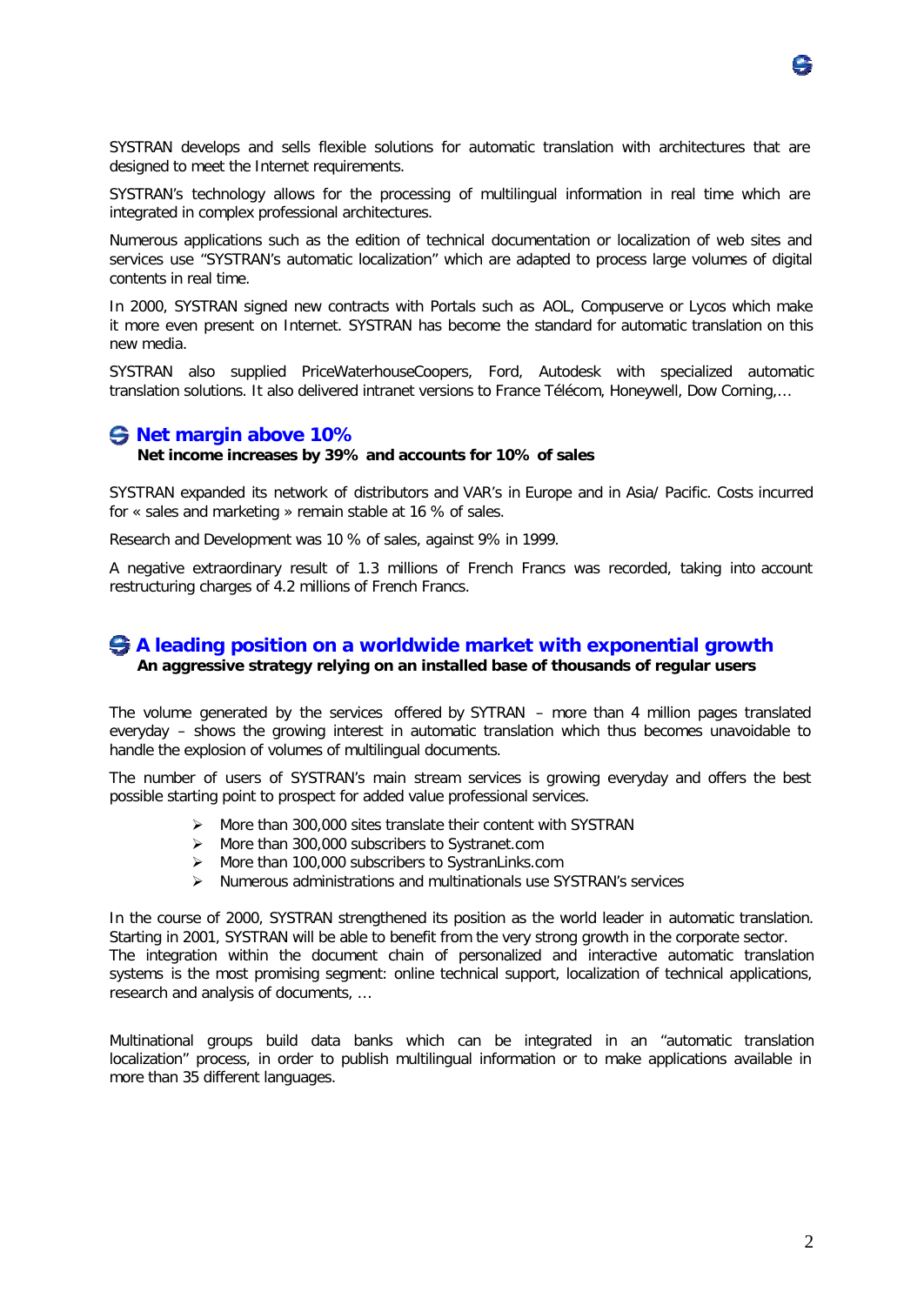## **More than 35 language pairs available and 10 new pairs in development**

## **The number of language pairs is a key success factor: SYSTRAN offers more language pairs than all of its competitors combined.**

SYSTRAN developed new linguistic combinations, thus having 35 such systems already available. Linguistic modules are now sold by way of 'packs' including combinations around one language. For instance, the 'French pack' offers bi-directional translation with 8 languages: German, English, Chinese, Spanish, Greek, Italian, Dutch and Portuguese.

New systems are being developed, among which: Hungarian, Polish, Czech, Swedish, Danish and Finnish.

#### **About SYSTRAN**

SYSTRAN has been a leader in automatic translation applications and technologies for more than 30 years, as it developed products and services for the European Commission, the US government and corporations.

SYSTRAN's technology can be interfaced at all levels of Internet infrastructures. It allows for broader communication with more than 35 language pairs and 20 specialty domains available.

SYSTRAN is developed in Linux, but can be used on every Unix and Windows platform. SYSTRAN is headquartered in France with subsidiaries in California and in Luxembourg.

## **Contact**

Frédéric BURBAND, Chief Financial Officer Telephone: 33 (0)1 39 34 97 99 Fax: 33 (0)1 39 89 49 34 burband@systran.fr

First quarter 2001 sales will be released on April 20, 2001

속